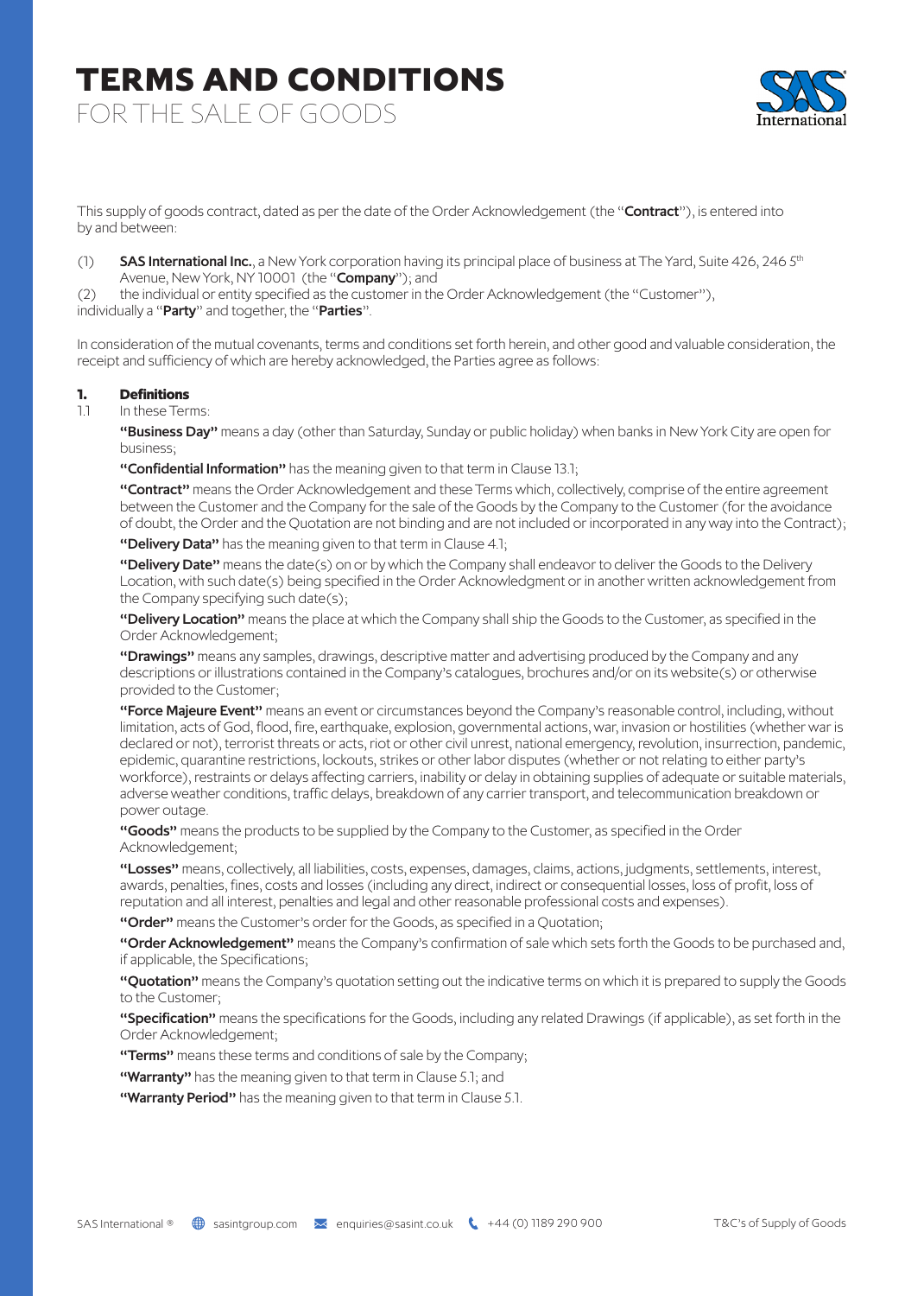FOR THE SALE OF GOODS



- 1.2. A reference to a statute or statutory provision is a reference to such a statute or provision as amended or reenacted from time to time. A reference to a statute or statutory provision includes any subsequent legislation or guidance issued under that statute or statutory provision, as amended or reenacted from time to time.
- 1.3. Any phrase introduced by the terms "including", "include", "in particular" or other similar expression shall be construed as illustrative only and shall not limit the sense of the words preceding those terms.
- 1.4. A reference to "writing" or "written" includes emails.
- 1.5. Clause headings are inserted for ease of reference and shall not affect interpretation.
- 1.6. Words suggesting a gender shall include all other genders and words denoting the singular shall include the plural and vice versa.
- 1.7. Persons includes natural persons, firms, partnerships, companies, corporations and that person's personal representatives, successors and permitted assigns.
- 1.8. The Parties agree that the terms of this Contract result from negotiations between them and that the Contract will not be construed in favor of or against either Party by reason of authorship.

### **2. Basis of Contract**

- 2.1. These Terms are the only terms which govern the sale of the Goods by the Company to the Customer. The accompanying Order Acknowledgement and these Terms comprise the entire agreement between the Parties, and supersede all prior or contemporaneous understandings, agreements, negotiations, representations and warranties, and communications, both written and oral. These Terms prevail over any of the Customer's general terms and conditions of purchase, regardless of whether or when the Customer has submitted its purchase order or such terms. Fulfillment of the Customer's order does not constitute acceptance of any of the Customer's terms and conditions and does not serve to modify or amend these Terms. No variation to these Terms and/or the Order Acknowledgment shall be binding unless agreed in writing between the Customer and the Company in accordance with Clause 14.3. The Customer waives any right it might otherwise have to rely on any term endorsed upon, delivered with or contained in any documents of the Customer which are inconsistent with these Terms.
- 2.2. The Customer shall provide to the Company any and all information which the Company reasonably requests in order to enable the Company to compile a Quotation. It is the Customer's responsibility to ensure that the information it provides to the Company is accurate, up to date and complete as this data shall form the basis on which the Company will prepare the Quotation. A Quotation shall not constitute an offer and shall only be valid (subject to any earlier revocation of the Quotation by the Company) for a period of ninety (90) days from its date of issue unless otherwise expressly stated to the contrary by the Company on the face of the Quotation. Any request from the Customer to change any details relating to the sale of the Goods as set out within the Quotation shall result in either a revised Quotation being issued by the Company or the Company shall set out in writing in an email to the Customer the revised details and amendments to its Quotation, as a supplement to the Quotation.
- 2.3. The Customer acknowledges and agrees that it is responsible for and has ensured that the terms of the Order Acknowledgement and the Specifications (if applicable) are complete, accurate and meet its requirements and that the Goods are fit for the Customer's purpose and the environment in which the Goods are to be utilized and/or installed (whether or not such information is made available to the Company). If the Customer identifies an issue within the Order Acknowledgement and/or Specifications (if applicable), it must promptly notify the Company and (subject to Clause 7.4) the Company shall, in its sole discretion, either revise the documentation or terminate the agreement. Any and all guidance given by the Company and its representatives during the contracting process relating to the Goods is for the Customer's information purposes only. This guidance and information may not be relied upon by the Customer; it shall not form a part of the Contract and it shall not detract or affect the obligation on the Customer to ensure that the Goods meet the Customer's requirements.
- 2.4. If there is any conflict between the documents which form the Contract, they shall take priority in the following order to the extent of the conflict: (i) the Order Acknowledgement; and (ii) these Terms.
- 2.5. Drawings are produced for the sole purpose of giving an approximate idea of the Goods and are intended for use as product reference material by architects, engineers, other design professionals, contractors and other competent construction industry trade professionals who have an interest in the selection, specification and use of products supplied by the Company. Drawings are intended solely as technical support incidental to the sale of the Goods and are not intended to be a substitute for the design review and approval of licensed design professionals. The Drawings do not form part of the Contract, nor do they have any contractual force or effect. All Drawings (including any intellectual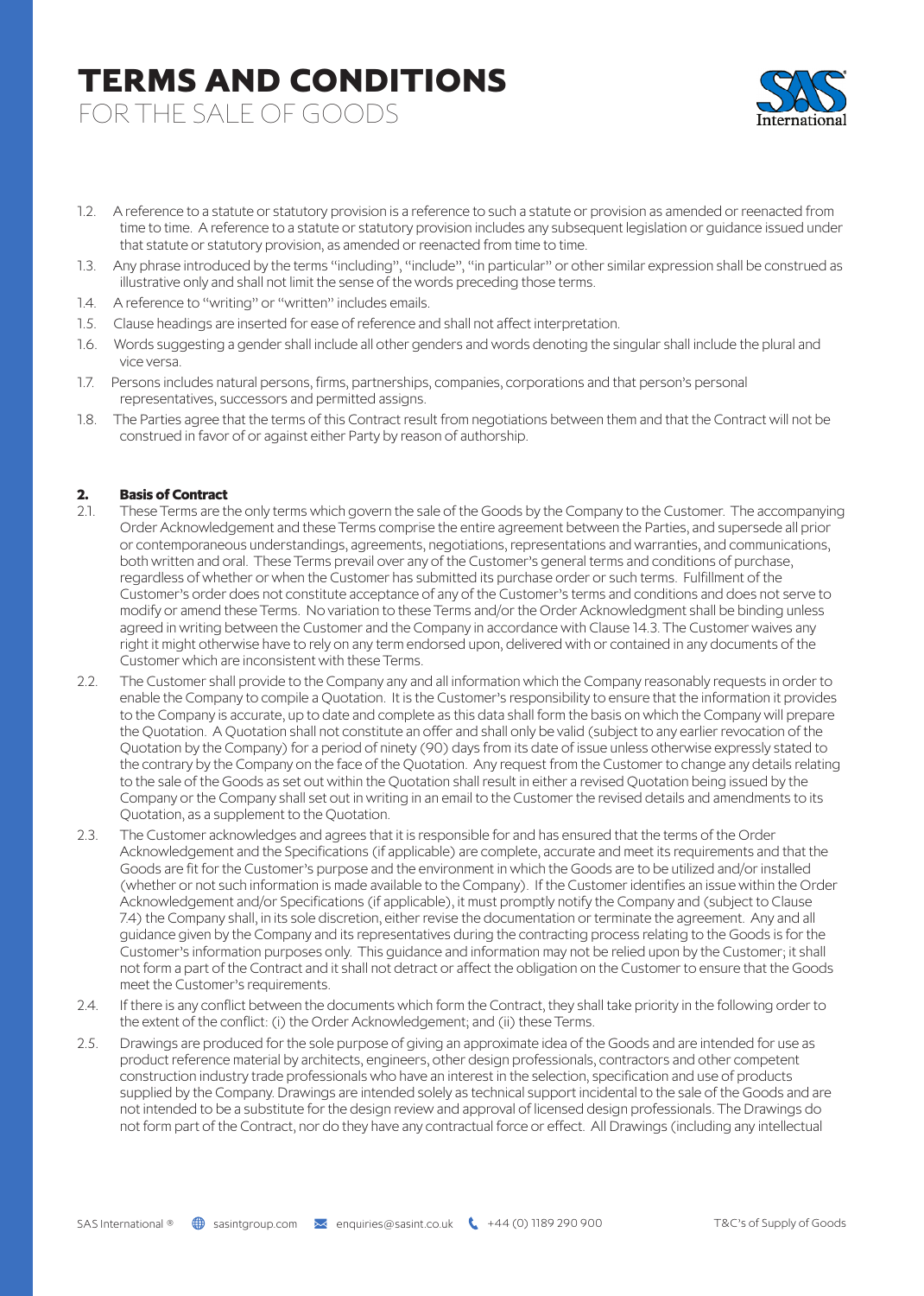FOR THE SALE OF GOODS



property rights which may exist in the same) shall remain the property of the Company. The Customer may only utilize, reproduce or disclose any such Drawings to a third party with the prior written consent of the Company and the Customer shall return the same to the Company on request.

- 2.6. None of the Company's employees, agents, contractors and/or other representatives are entitled to make any representations about the Goods unless those representations are subsequently confirmed to the Customer in writing by an authorized representative of the Company. In entering into the Contract, the Customer confirms that it has not, and does not, rely on such a representation which has not been confirmed in writing by an authorized representative of the Company.
- 2.7. The Company may, in its sole discretion and at any time for any reason, change these Terms or any policies, instructions or guidelines. It is the Customer's responsibility to review, understand and comply with these Terms and any related policies, instructions or guidelines which may be updated from time to time and posted on the Company's website and/or delivered by the Company to the Customer.

### **3. The Goods**

- 3.1. The Goods to be supplied shall be as specified in the Order Acknowledgment and shall, subject to these Terms, comply with the Specifications in all material respects (if applicable).
- 3.2. To the extent that the Goods are to be manufactured in accordance with Specifications supplied by the Customer and/ or the Customer provides information, data or other materials to the Company in order to enable the performance of the Contract:
- 3.2.1. The Customer grants to the Company a non-exclusive royalty free license (with the right to grant sub-licenses) to use the Specifications and any and all information, data and/or other materials provided by or on behalf of the Customer solely in order to perform the Contract; and
- 3.2.2. The Customer shall indemnify and keep indemnified the Company against all Losses suffered or incurred by the Company in connection with any claim made against the Company for actual or alleged infringement of a third party's intellectual property rights and/or confidential information arising out of or in connection with the Company's use of the Specifications and/or any other information, data and/or materials provided by or on behalf of the Customer. This Clause shall survive the termination or expiry of the Contract.
- 3.3. The Company reserves the right to amend the Specifications (whether supplied by the Customer or the Company) and the Goods at any time, including if required by applicable statutory or regulatory requirements.
- 3.4. Details of the Goods to be delivered are set out in the Order Acknowledgement. Any changes to the Goods requested by the Customer, the quantity of the Goods, the timeline(s) for delivery of the Goods and/or the delivery requirements shall be a deemed a variation to the Contract (to be carried out in accordance with Clause 14.3), and shall entitle the Company to revise its pricing (including as a result of changes in batch sizes), delivery lead times and any other terms of the Contract (with such changes to be agreed to in a written amendment entered into in accordance with Clause 14.3).
- 3.5. Irrespective of the Specifications, all Goods are manufactured to the manufacturing, paint and finish tolerances of the Company in force from time to time and the manufacture of the Goods within these tolerances shall not be a breach of the Contract.
- 3.6. The Company makes no representations or warranties concerning, and it shall be the Customer's obligation to ensure, that the Goods comply with local laws, regulations, and legal requirements, including without limitation, applicable customs requirements. The Customer shall pay all costs associated with ensuring the Goods comply with local laws, regulations, and other legal requirements, including, without limitation, customs requirements. If labelling, packaging, or other modifications are necessary for compliance with local customs or any other requirements, the Customer shall notify the Company as to such requirements with reasonable advance notice and shall pay all costs associated with such labeling, packaging or other modifications in advance of shipment; otherwise, it shall be presumed that the Goods and the Company's standard labeling and packaging will comply with local customs and other requirements.
- 3.7. The Customer shall comply with all applicable laws, regulations, and ordinances. The Customer shall maintain in effect all the licenses, permissions, authorizations, consents, and permits that it needs to carry out its obligations under this Contract. The Customer shall comply with all export and import laws of all countries involved in the sale of the Goods under this Contract or any resale of the Goods by the Customer. The Customer assumes all responsibility for shipments of Goods requiring any government import clearance. The Company may terminate this Contract if any governmental authority imposes antidumping or countervailing duties or any other duties or penalties on the Goods.

#### **4. Delivery**

4.1. Unless otherwise expressly agreed by the Parties in writing, the Company shall select the method of shipment of and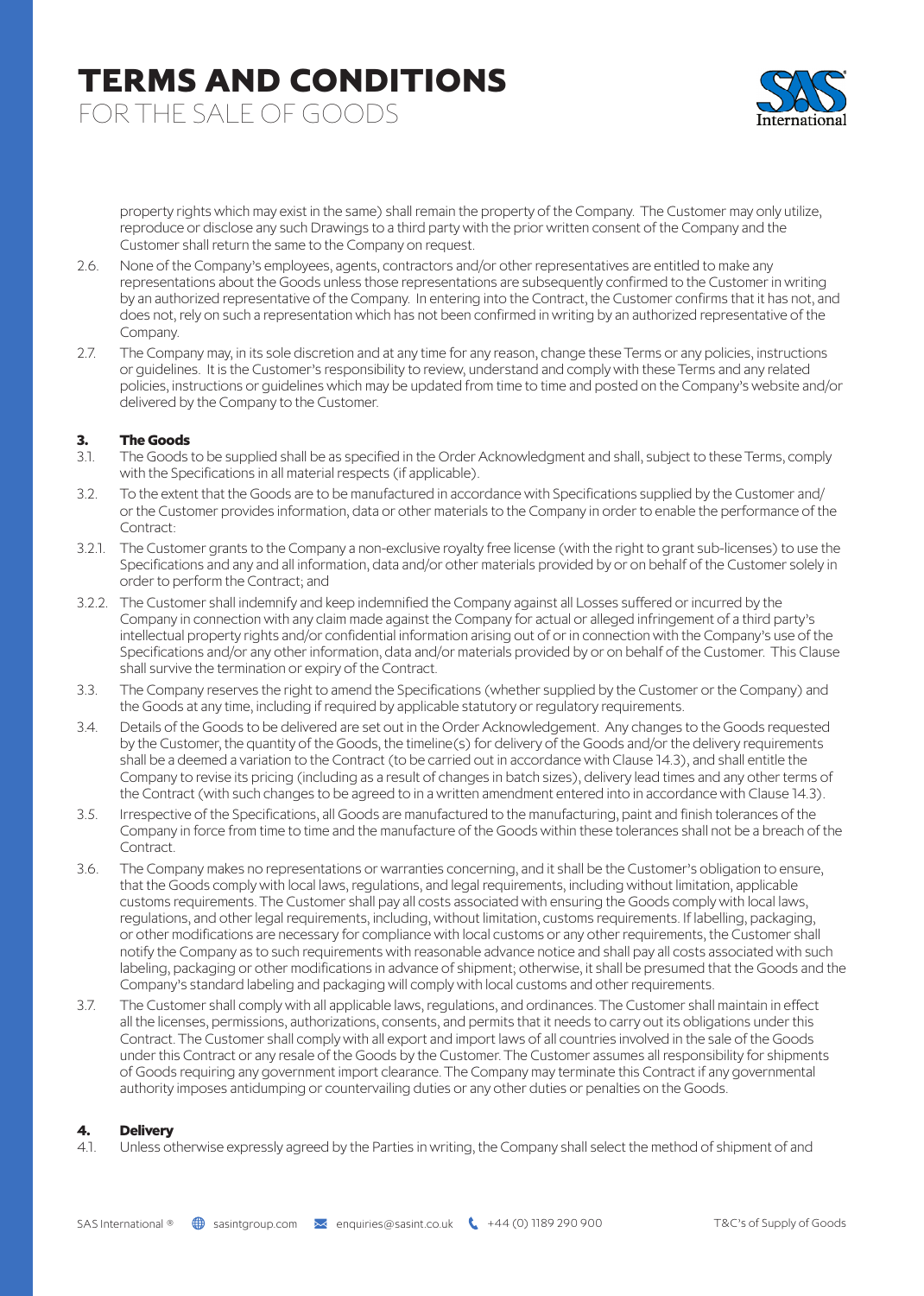FOR THE SALE OF GOODS



the carrier for the Goods. If the Company is to deliver the Goods to a location other than the Company's own premises, or a third party warehouse provider selected by the Company, the Customer shall be responsible for providing to the Company, prior to the placement of an Order and so as to enable the Company to build such data into its Quotation, details of the relevant delivery site, its access restrictions and requirements and any specific packaging requirements for the Goods, to enable the Company to calculate the costs of delivering the Goods and to set the delivery dates and times ("Delivery Data"). The Order Acknowledgement issued by the Company shall be based on the Delivery Data provided by the Customer. If there is any change to the Delivery Data, the Customer must promptly inform the Company in accordance with Clause 4.2 below.

- 4.2. The Customer shall be responsible for the accuracy and completeness of the Delivery Data. If any of the Delivery Data proves to be incomplete, inaccurate and/or out of date:
- 4.2.1. Prior to the Company issuing to the Customer an Order Acknowledgement, the Customer shall promptly notify the Company of the changed Delivery Data and the Company shall reflect the revised data in its pricing within the relevant Quotation and/or Order Acknowledgement or otherwise inform the Customer of the impact of the revised data on the proposed contract terms;
- 4.2.2. After the Company has issued its Order Acknowledgment, the Customer shall promptly inform the Company of the correct details and the Company shall be entitled to vary the price and contract terms as a consequence of the revised data in accordance with Clause 7.2;
- 4.2.3. The Company shall be entitled to charge the Customer for any additional costs and expenses which the Company incurs in delivering the Goods to the Customer as a result of the incomplete, inaccurate and/or out of date Delivery Data; and
- 4.2.4. The Company shall not be in breach of the Contract and/or have any liability to the Customer under or in respect of the Contract as a result of any failure on the part of the Company to deliver the Goods to the Customer in accordance with the terms of the Contract if such failure is as a result of the inaccurate, incomplete and/or out of date Delivery Data.
- 4.3. The Company shall ensure that each delivery of the Goods is accompanied by a delivery slip that shows the Contract number and date and the type and quantity of the delivered Goods.
- 4.4. All Goods shall be delivered to the Customer in boxes and/or pallets. Any Goods which are of a non-standard configuration shall be packed in non-returnable, fully enclosed palletized wooden boxes, suitable for vertical forklift truck stacking. The Company shall endeavor to meet any specific packaging requirements of the Customer which are notified to the Company as part of the Delivery Data.
- 4.5. All Delivery Dates are approximate and non-binding. The Customer understands and agrees that the Company will use reasonable commercial efforts to ship the Goods approximately on the Delivery Date. The Company shall notify the Customer of any anticipated delays but shall not be responsible for any delays in shipment beyond the Company's reasonable control. It is expressly understood that the Company may delay release of the Goods to the Customer or the Customer's agents until such time as payments due have been received by the Company. All deliveries shall be made during normal daytime business hours. Time is not of the essence for delivery.
- 4.6. If the Delivery Location is the Company's premises or a third-party warehouse provided selected by the Company:
- 4.6.1. The Company shall notify the Customer as and when the Goods are ready and/or will be ready for collection by the Customer;
- 4.6.2. The Customer shall agree on a collection date and time with the Company, with all collections to be made during normal daytime business hours; and
- 4.6.3. If the Customer does not collect the Goods from the Delivery Location within ten (10) Business Days of the agreed date of collection and/or the Customer has not arranged a date for collection of the Goods within ten (10) Business Days of the date on which the Company notifies the Customer that the Goods are (or will be) ready for collection, then Clause 4.9 shall apply.
- 4.7. Subject to Clause 9, if the Company fails to deliver the Goods, its liability shall be limited to repayment of the purchase price amount (previously paid by the Customer for the Goods (if applicable). THE REMEDIES SET FORTH IN THIS CLAUSE 4.7 SHALL BE THE CUSTOMER'S SOLE AND EXCLUSIVE REMEDY, AND THE COMPANY'S ENTIRE LIABILITY, FOR ANY FAILURE BY THE COMPANY TO DELIVER THE GOODS.
- 4.8. Notwithstanding anything to the contrary contained herein, the Company shall not be liable for any delay in the delivery of the Goods that is caused by a Force Majeure Event or the Customer's failure (i) to provide the Delivery Data, (ii) to update the Delivery Data (if applicable), and/or (iii) to give any other instructions relevant to the sale of the Goods.
- 4.9. If the Customer fails to take delivery of the Goods within ten (10) Business Days of:
- 4.9.1. If the Company is delivering the Goods to a Delivery Location: the date of delivery set out in the Order Acknowledgement; or
- 4.9.2. If the Customer is collecting the Goods: the date on which the Company notifies the Customer that the Goods are ready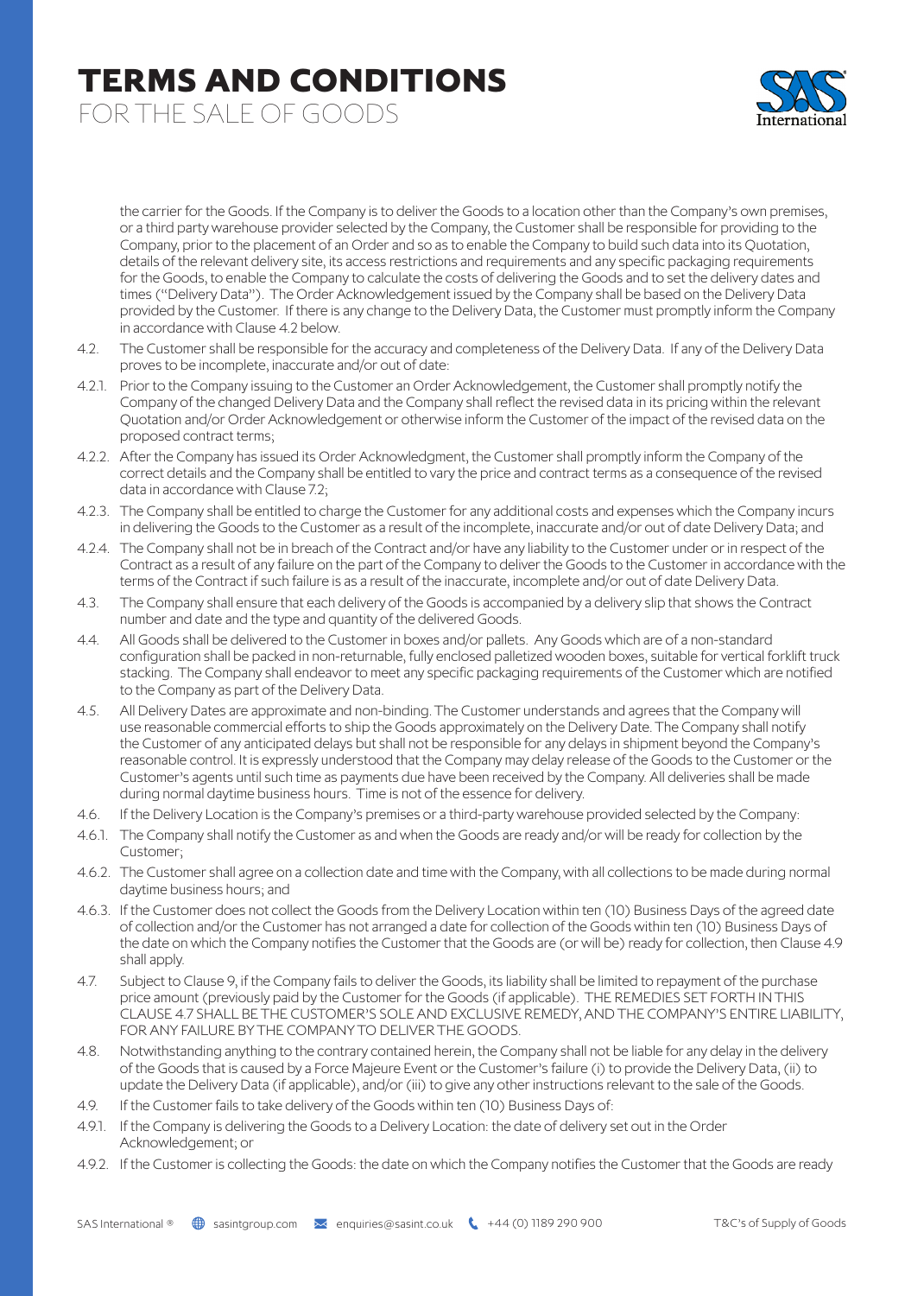FOR THE SALE OF GOODS



for collection at the Delivery Location or the date on which the Parties agreed that the Customer would collect the Goods,

(collectively the "Intended Delivery Date") then, except where the failure or delay is caused by the Company's failure to comply with its obligations under the Contract:

- 4.9.3. Delivery of the Goods shall be deemed to have taken place at 9:00 am (New York time) on the tenth (10th) Business Day after the Intended Delivery Date; and
- 4.9.4. The Company may (without prejudice to any other rights and/or remedies it may have):
- (i) Charge the Customer the Company's costs of storing and insuring the Goods for every day after the ten (10) Business Day period referred to above, including the transportation costs incurred in moving the affected Goods to a storage area and any additional costs incurred in delivering the Goods to the Customer; and
- (ii) Invoice the Customer for the Goods in accordance with Clause 7; and
- (iii) If the Customer has not taken delivery of the Goods within twenty (20) Business Days of the Intended Delivery Date, resell or otherwise dispose of the Goods (in whole or in part) and, after deducting reasonable storage, insurance and disposal costs, charge the Customer for any shortfall below the agreed price of the Goods (or account to the Customer for any excess over and above the price the Goods (to the extent that the Customer has paid for the same in full and cleared funds)).
- 4.10. The Company has the right to deliver the Goods in installments and each installment shall be paid for separately. Any delay in delivery or defect in an installment shall not entitle the Customer to cancel any other installment or relieve the Customer from its obligation to accept remaining deliveries.
- 4.11. Subject to Clause 4.9.3, delivery of the Goods is deemed complete as and when the Goods are delivered by or on behalf of the Company to the Delivery Location.
- 4.12. The Customer shall:
- 4.12.1. Unless otherwise expressly agreed with the Company as part of the Contract, be responsible for the safe offloading of the Goods from the delivery vehicle (including the provision of equipment and labor);
- 4.12.2. Check the Goods against the delivery note;
- 4.12.3. Procure that one of its representatives signs the Company's proof of delivery note at the date and time of delivery to confirm receipt of the Goods. While the Company will endeavor to procure that the proof of delivery is signed by the Customer's specific representative as notified to the Company, the Company may arrange for another individual at the Delivery Location to sign the proof of delivery. Any and all persons who sign the proof of delivery are deemed to be authorized to do so by and on behalf of the Customer; and
- 4.12.4. Notify the Company of any shortages or damage to the Goods delivered within 72 hours of delivery (and in the case of damage, to the extent that the Customer can identify the damage without unpacking the Goods). The Company shall promptly investigate any reported shortages and/or damage to the Goods and the Customer shall allow the Company access to the Goods to investigate the reported issues at the Company's request. The Company shall, at its discretion, replace any damaged Goods and/or make up any shortages as soon as reasonably practicable, and this shall be the sole and exclusive remedy of the Customer, and the Company's entire liability, in respect of the same. All other issues relating to the Goods shall be addressed in accordance with the Warranty. If the Customer fails to provide notice of any shortages in accordance with this Clause 4.12.4, the Goods shall be deemed to confirm to the terms of an accepted order and the Customer shall be deemed to have accepted the Goods.

#### **5. Quality**

- 5.1. The Company warrants that, on delivery of the Goods, and for a period of twelve (12) months thereafter ("Warranty Period") the Goods shall:
- 5.1.1. Conform in all material respects with the Specifications (if applicable); and
- 5.1.2. Be free from material defects in material and workmanship.

Clauses 5.1.1 and 5.1.2 shall, together, be referred to as the "Warranty".

- 5.2. Subject to Clause 5.3, provided that:
- 5.2.1. The Customer gives notice to the Company in writing during the Warranty Period within seven (7) days of discovery that some or all of the Goods do not comply with the Warranty; and
- 5.2.2. The Company is given a reasonable opportunity to examine the Goods and the Customer provides to the Company (on request) any and all information, data and other materials required by the Company in order to assess the warranty claim; and
- 5.2.3. The Customer (if asked to do so by the Company) returns such Goods to the Company (with the costs of the return to be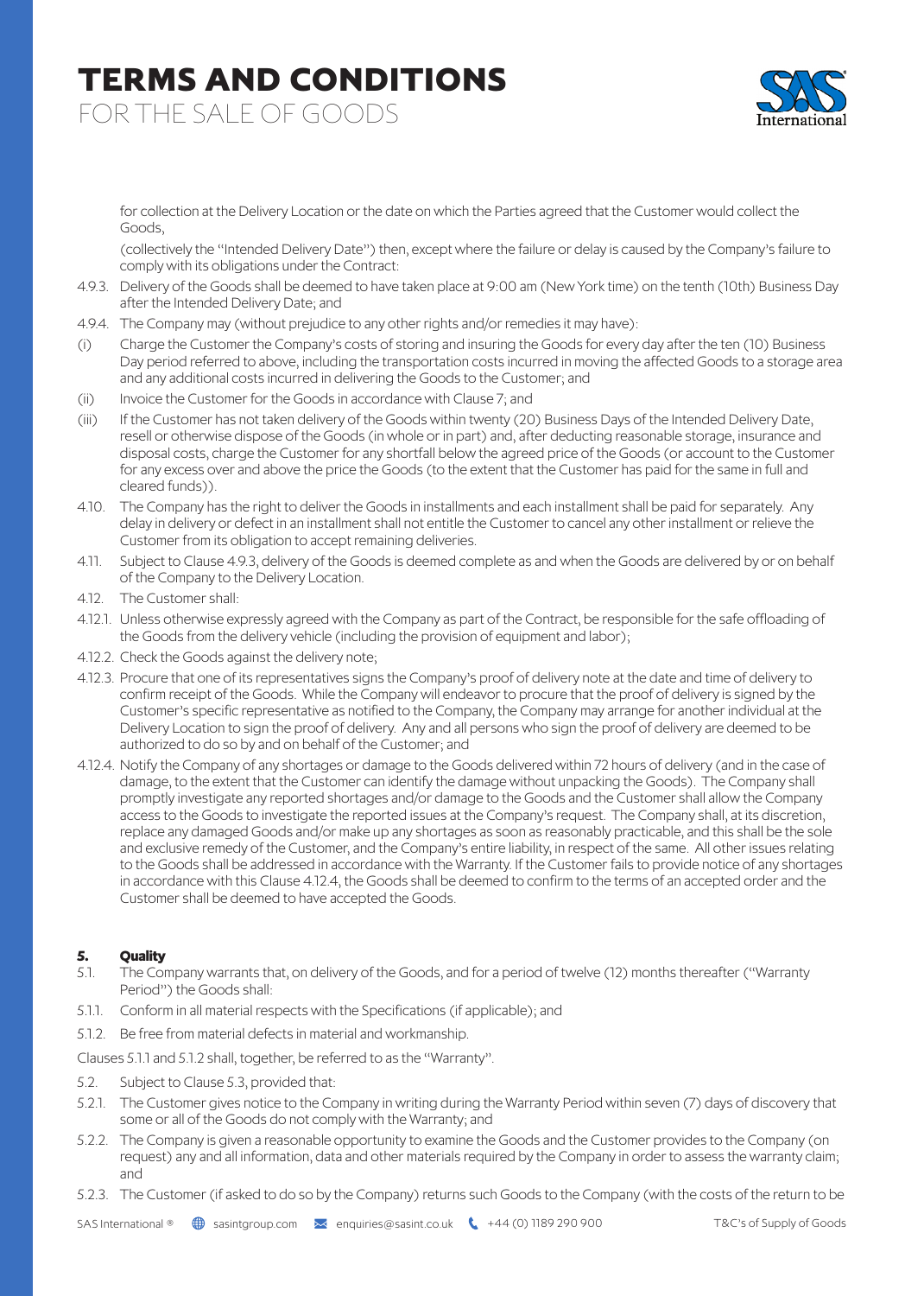FOR THE SALE OF GOODS



borne by the Company if the Goods are subsequently found to be defective and in breach of the Warranty);

The Company shall, at its option, repair or replace the defective Goods or refund the price paid by the Customer for the defective Goods. THE REMEDIES SET FORTH IN THIS CLAUSE 5 SHALL BE THE CUSTOMER'S SOLE AND EXCLUSIVE REMEDY AND THE COMPANY'S ENTIRE LIABILITY FOR ANY BREACH OF THE WARRANTY SET FORTH IN THIS CLAUSE 5.

- 5.3. The Company shall not be liable for the failure of the Goods to comply with the Warranty if:
- 5.3.1. The Customer makes any further use of the Goods after giving notice in accordance with Clause 5.2;
- 5.3.2. The Customer has installed the Goods with knowledge of the defect;
- 5.3.3. The defect arises because the Customer failed to follow the Company's instructions as to the storage, commissioning, installation, use and/or maintenance of the Goods or (if there are none) good trade practice;
- 5.3.4. The defect arises as a result of the combination and/or use of the Goods with products which have not been approved by the Company, including any fixing brackets;
- 5.3.5. The defect arises as a result of the Company following any drawing, design, data, information or specification provide by the Customer;
- 5.3.6. The Customer alters or repairs the Goods without the prior written consent of the Company;
- 5.3.7. The defect arises as a result of fair wear and tear, willful damage, negligence, or abnormal storage and/or working conditions; and/or
- 5.3.8. The Goods differ from the Specifications (if applicable) as a result of changes made to ensure that the Goods comply with applicable laws and regulatory requirements and/or as a result of the application of the manufacturing tolerances referred to in Clause 3.5
- 5.4. Except as provided in this Clause 5, the Company shall have no liability to the Customer in respect of the Goods' failure to comply with the Warranty.
- 5.5. EXCEPT FOR THE LIMITED WARRANTY SET FORTH IN CLAUSE 5.1, THE COMPANY MAKES NO WARRANTY WHATSOEVER WITH RESPECT TO THE GOODS, INCLUDING ANY (i) WARRANTY OF MERCHANTABILITY; (b) WARRANTY OF FITNESS FOR A PARTICULAR PURPOSE; (c) WARRANTY OF TITLE; OR (d) WARRANTY AGAINST INFRINGEMENT OF INTELLECTUAL PROPERTY RIGHTS OF A THIRD PARTY; WHETHER EXPRESS OR IMPLIED BY LAW, COURSE OF DEALING, COURSE OF PERFORMANCE, USAGE OF TRADE OR OTHERWISE.
- 5.6. The Warranty shall apply to any repaired and/or replaced Goods but only for the unexpired portion of the Warranty which was given by the Company in respect of the Goods initially supplied.
- 5.7. Any and all other terms and conditions which may be implied by law, custom and/or trade practice into the Contract are hereby excluded to the fullest extent permitted by law.
- 5.8. Products manufactured by a third party ("Third-Party Product") may constitute, contain, be contained in, incorporated into, attached to or packaged together with, the Goods. Third-Party Products are not covered by the warranty in Clause 5.1. For the avoidance of doubt, THE COMPANY MAKES NO REPRESENTATIONS OR WARRANTIES WITH RESPECT TO ANY THIRD-PARTY PRODUCT, INCLUDING ANY (a) WARRANTY OF MERCHANTABILITY; (b) WARRANTY OF FITNESS FOR A PARTICULAR PURPOSE; (c) WARRANTY OF TITLE; OR (d) WARRANTY AGAINST INFRINGEMENT OF INTELLECTUAL PROPERTY RIGHTS OF A THIRD PARTY; WHETHER EXPRESS OR IMPLIED BY LAW, COURSE OF DEALING, COURSE OF PERFORMANCE, USAGE OF TRADE OR OTHERWISE.

#### **6. Title and Risk**

- 6.1. Risk in the Goods shall pass to the Customer upon the Company's tender of the Goods at the Delivery Location.
- 6.2. Title in the Goods shall not pass to the Customer until the earlier of:
- 6.2.1. The Company receiving payment in full and in cleared funds for the Goods (including any interest and other sums payable by the Customer to the Company in respect of the Goods in question), in which case title shall pass at the time of payment;
- 6.2.2. The Customer resells and/or installs the Goods, in which case title shall pass to the Customer at the point identified in Clause 6.4 below; and
- 6.2.3. The Company notifying the Customer in writing that it passes title in the Goods to the Customer.
- 6.3. Until title in the Goods passes to the Customer, the Customer shall:
- 6.3.1. Store the Goods separately from all other goods held by the Customer so that they remain identifiable as the Company's property;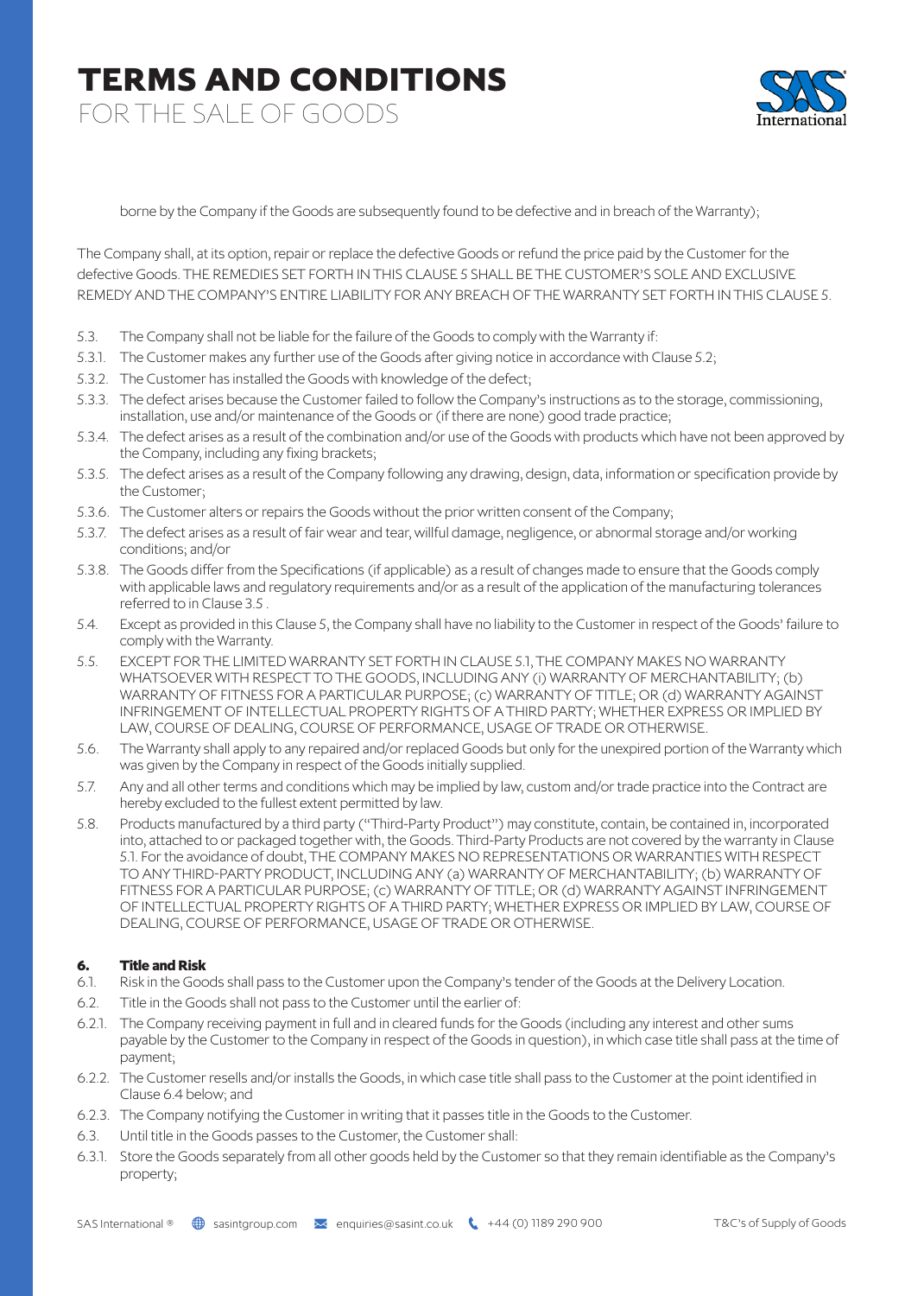FOR THE SALE OF GOODS



- 6.3.2. Not remove, deface or obscure any identifying marks or packaging on or relating to the Goods;
- 6.3.3. Maintain the Goods in satisfactory condition and keep them insured against all risks for their full price from the date of delivery;
- 6.3.4. Immediately notify the Company if it becomes subject to any of the events listed in Clauses 8.1.2 to 8.1.5; and
- 6.3.5. Give the Company such information relating to the Goods as the Company may require from time to time.
- 6.4. Subject to the provisions of this Clause 6, the Customer may resell or use the Goods in the ordinary course of its business before the Company receives payment for the same. However, if the Customer resells or uses the Goods before that point, it does so as principal and not as an agent of the Company and title in the Goods shall pass from the Company to the Customer immediately before the time at which the resale and/or use occurs.
- 6.5. The Company may at any time require the Customer to deliver up all Goods in its possession and/or under its control which have not been resold, irrevocably incorporated into another product and/or installed. If the Customer fails to do so promptly, the Company may enter the premises of the Customer or any third party where the Goods are stored to recover them (and the Customer shall procure the right of access for the Company to do the same).

#### **7. Price and Payment**

- 7.1. The price for the sale of the Goods is set out in the Order Acknowledgement, and subject to variation in accordance with these Terms.
- 7.2. Except as specified in the Order Acknowledgement, the price for the sale of the Goods does not include any transportation, crating, special packaging accommodations, insurance, tariffs or other governmental charges which the Company may be required to pay or collect under any existing or future law with respect of sale, transportation, delivery, storage, installation or use of any Goods sold by the Company. The price of the Goods is exclusive of all city, state and federal excise taxes, including without limitation, taxes on manufacture, sales, receipt gross income, occupation, use and similar taxes. Wherever applicable, any tax or taxes will be added to the invoice as a separate charge.
- 7.3. The Customer assumes all responsibility for payment of freight, and all costs associated therewith, which freight charges and other costs may not be reflected in the prices quoted by the Company. The Company may, at its option, prepay freight and seek reimbursement from the Customer. Unless requested in writing by the Customer, the Company will not insure the Goods against loss during transit. If the Company insures any Goods, the cost of insurance shall be the responsibility of the Customer.
- 7.4. The Company may increase the price for the sale of the Goods by giving notice to the Customer at any time before delivery to reflect:
- 7.4.1. Any factor beyond the Company's control (including foreign exchange fluctuations; increases in taxes and duties and increase in labor and material costs);
- 7.4.2. Any request by the Customer to change (i) the delivery dates, (ii) quantities, (iii) type(s) of Goods, (iv) the SpecificationsAfor the Goods (if applicable) or, (v) more generally, any provisions of the Order Acknowledgement. The Company will charge the Customer for any and all costs and expenses which the Company has incurred and/or will incur if a Customer cancels the whole or any part of a Contract; or
- 7.4.3. Any delay caused by the instructions of the Customer and/or the failure of the Customer to give the Company accurate and/or adequate information or instructions, including the Delivery Data.
- 7.5. The Company may from time to time demand different terms of payment from those specified herein whenever it reasonably appears that the Customer's financial condition indicates such change is warranted, and may demand assurance of the Customer's ability to pay or otherwise perform the Customer's obligations whenever it reasonably appears that such ability is in doubt. Such demand shall be in writing and the Company may, upon making of such demand, suspend shipments and performance of its obligations under the Contract. If within the period stated in such demand, the Customer fails or refuses such different terms of payment, or fails or refuses to give adequate assurance of its ability to pay or otherwise perform its obligations, the Company may at the Company's option treat such failure or refusal as a repudiation of any portion of an accepted order that has not been fully performed and the Company shall have no further obligation with regard to such order. In all events, time shall be of the essence with regard to the Customer's payment obligations to the Company under the Contract.
- 7.6. The Company may invoice the Customer for the Goods at any time on or after the dispatch of the Goods for delivery (if delivered by the Company) or notification to the Customer that the Goods are ready for collection by the Customer.
- 7.7. The Customer shall pay the invoice in full and in cleared funds by the end of the month following the month in which the invoice was dated. The Customer shall make payment to the bank account designated by the Company and in US dollars. Time for payment is of the essence. Payments will be applied by the Company to the oldest invoice outstanding.
- 7.8. If the Customer fails to make any payment when due to the Company, then the Customer shall pay interest on the overdue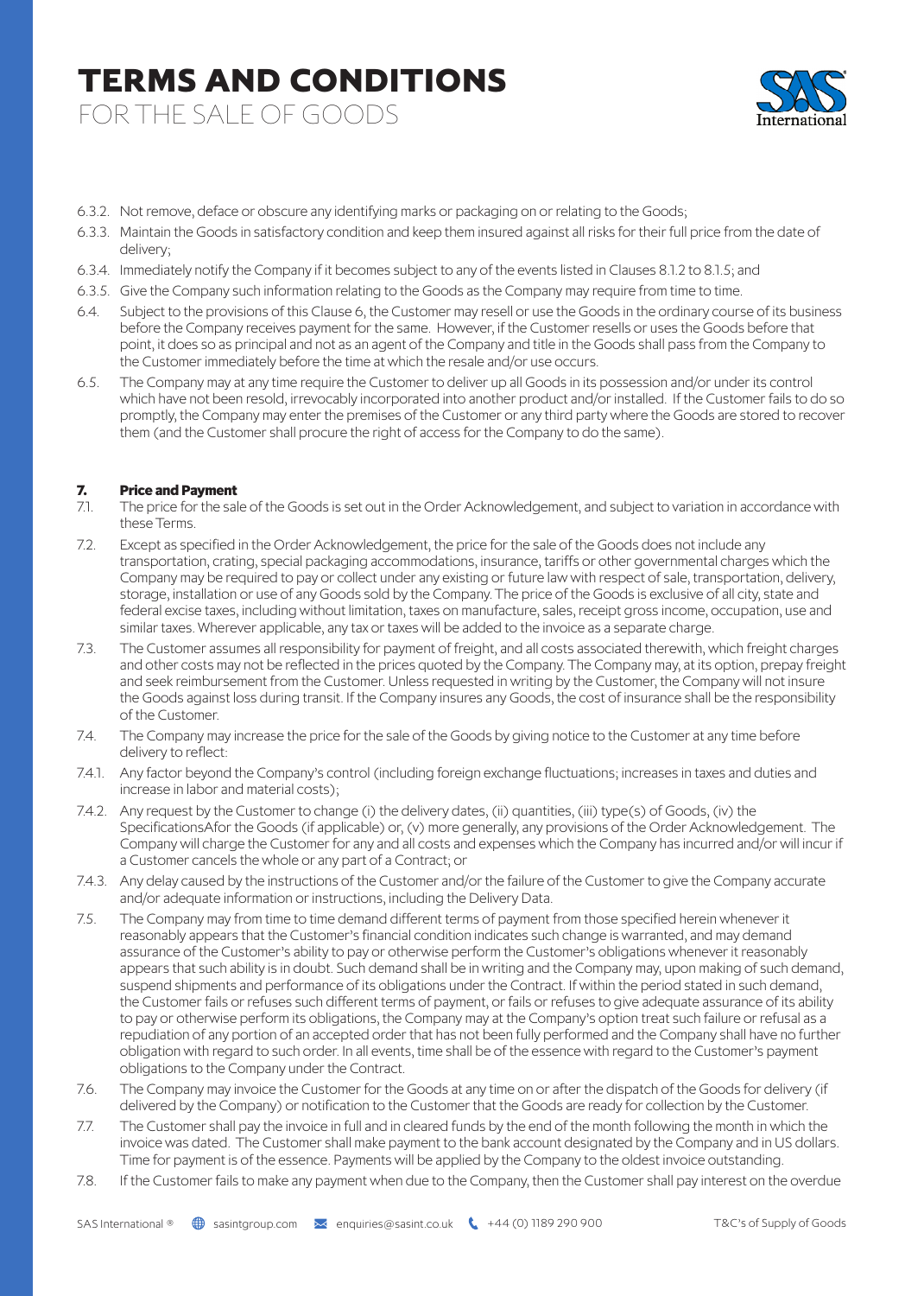FOR THE SALE OF GOODS



sum at the rate of four percent (4%) per annum above the base rate from time to time of the Company's bank. Such interest shall accrue on a daily basis from the due date until the actual date of payment of the overdue amount, whether before or after judgment.

- 7.9. The Customer shall pay all amounts due under the Contract in full and without set off, deduction, withholding or counterclaim (except for any deduction or withholding required by law). The Company may at any time, without limiting any other rights or remedies it may have, set off any amount owing to it by the Customer against any amount payable by the Company to the Customer.
- 7.10. To secure the Customer's prompt and complete payment and performance of any and all present and future indebtedness, obligations and liabilities of the Customer to the Company, the Customer hereby grants to the Company a first priority security interest, with priority over all other liens, claims and encumbrances, in all inventory of goods purchased under the Contract by the Customer from the Company, wherever located, and whether now existing or hereafter arising or acquired from time to time, and in all accessions thereto and replacements or modification thereof, as well as all proceeds (including insurance proceeds) of the foregoing. The Customer acknowledges that the security interest is a purchase money security interest under New York law. The Company may file a financing statement for such security interest and the Customer shall execute such statements or other documentation necessary to perfect the Company's security interest in such Goods. The Customer also authorizes the Company to execute, on the Customer's behalf, such statements or other documentation necessary to perfect the Company's security interest in such Goods. The Company shall be entitled to all applicable rights and remedies of a secured party under applicable law.

#### **8. Termination**

- 8.1. Without prejudice to any other rights and remedies it may have, the Company may terminate a Contract with immediate effect by giving notice in writing to the Customer if:
- 8.1.1. The Customer commits a material breach of the Contract and (if such breach is remediable) fails to remedy that breach within fourteen (14) days of the Customer being notified in writing to do so;
- 8.1.2. The Customer takes (or a third party takes) any step or action in connection with its entering administration, provisional liquidation or composition or arrangement with its creditors (other than in relation to a solvent restructuring), being wound up (whether voluntarily or by order of the court, unless for the purpose of a solvent restructuring), having a receiver appointed to any of its assets or ceasing to carry on business; (if the Customer is an individual) is declared bankrupt or, if the step or action is taken in another jurisdiction, in connection with any analogous procedure in the relevant jurisdiction;
- 8.1.3. The Customer suspends, threatens to suspend, ceases or threatens to cease to carry on all or a substantial part of its business;
- 8.1.4. The Customer's financial position deteriorates to such an extent that in the Company's capability to adequately fulfil its obligations under the Contract has been placed in jeopardy; and/or
- 8.1.5. The Customer is unable to pay its debts when due and/or otherwise indicates that it may be unable to do so.
- 8.2. Without limiting any other rights and remedies it may have, the Company may suspend the provision of the Goods under the Contract or any other contract between the Customer and the Company if the Customer becomes subject to any of the events listed in Clauses 8.1.2 to 8.1.5, or the Company reasonably believes that the Customer is about to become subject to any of them.
- 8.3. Without limiting any other rights and remedies, the Company may terminate the Contract with immediate effect by giving written notice to the Customer if the Customer fails to pay any amount due under the Contract on or by the due date for payment.
- 8.4. The Company may, without any liability to the Customer as a result, terminate the Contract at any time prior to dispatch of the Goods by giving to the Customer at least five (5) Business Days' notice in writing.
- 8.5. The Customer may terminate the Contract at any time prior to dispatch of the Goods by giving to the Company at least three (3) Business Days' notice in writing. In such cases:
- 8.5.1. The Customer shall reimburse the Company for any and all costs and expenses incurred by the Company in respect of the performance of the Contract up to the point of the termination of the Contract, including any and all costs and expenses for all materials purchased for the manufacture of the Goods and for all parts which are fully or partially manufactured as at the date of termination; and
- 8.5.2. If the Customer fails to make payment of the costs and expenses referred to in Clause 8.5.1, the Company may deliver the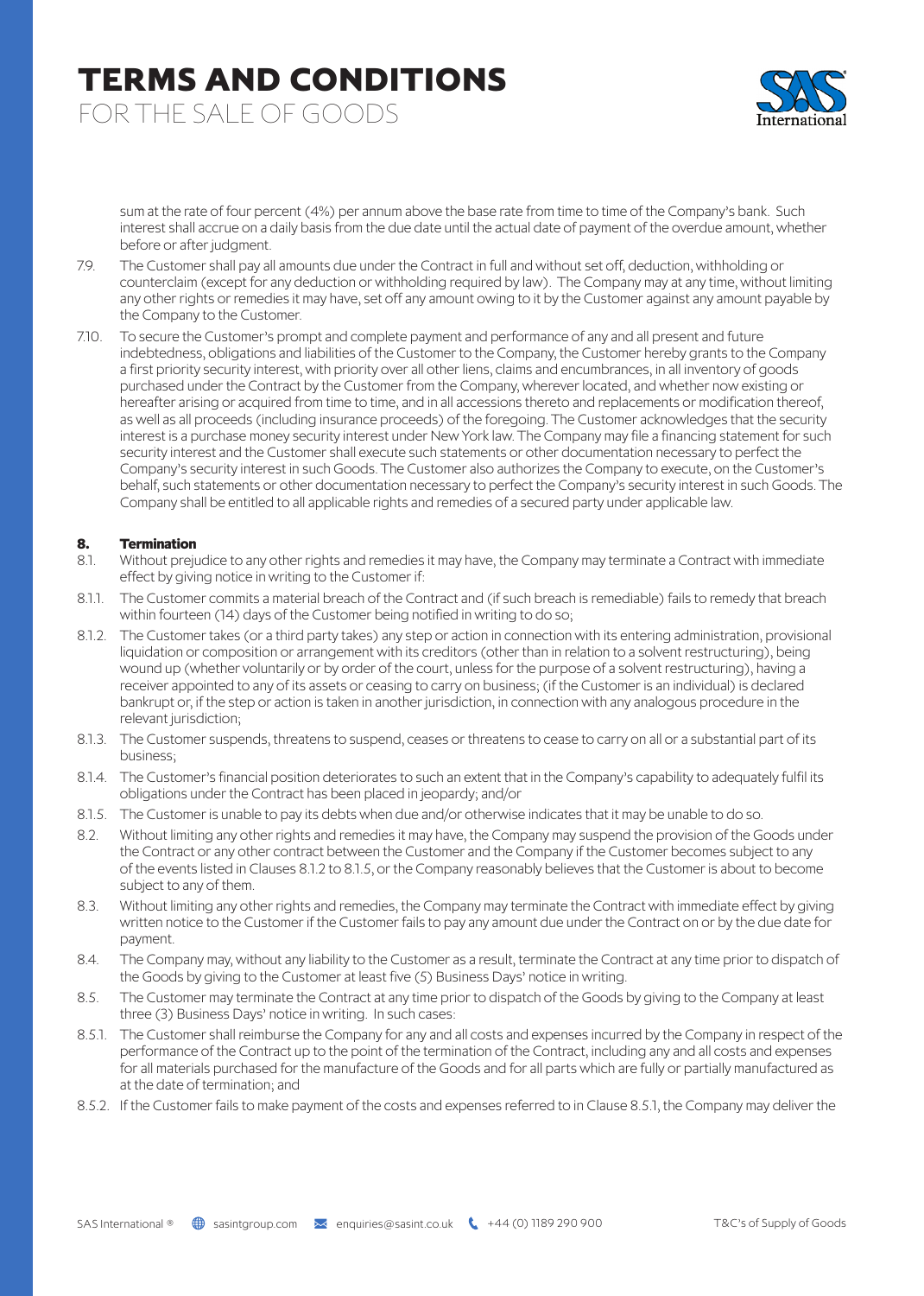FOR THE SALE OF GOODS



Goods to the Customer and invoice the Customer for payment.

The Customer must note that the manufacture of the Goods may commence immediately upon the issue of the Order Acknowledgement and costs are likely to be incurred from such time in the performance of the Contract which shall be recoverable by the Company from the Customer under this Clause.

- 8.6. The Customer may, at the discretion (and with the agreement) of the Company, return any delivered Goods to the Company for re-sale, provided that:
- 8.6.1. The Customer pays to the Company forty percent (40%) of the price for those Goods as a re-stocking charge for the returned Goods;
- 8.6.2. The Goods in question are fast moving items and current stock of the Company;
- 8.6.3. The Goods are returned to the Company at the Customer's cost; and
- 8.6.4. Any cartons of Goods are full and unopened and the Goods are undamaged (and therefore suitable for resale).
- 8.7. On termination of the Contract, the Customer shall pay to the Company all of the Company's outstanding unpaid invoices and interest, as well as for any costs and expenses incurred by the Company prior to the date of the termination of the Contract in the performance of the Contract (up to the price under the Contract).
- 8.8. Termination of the Contract shall not affect any of the Parties' rights and remedies that have accrued as at termination. Any provision of the Contract that expressly or by implication is intended to come into force on or after termination shall remain in force and effect.

#### **9. Liability**

- 9.1. IN NO EVENT SHALL THE COMPANY BE LIABLE FOR ANY CONSEQUENTIAL, INDIRECT, INCIDENTAL, SPECIAL, EXEMPLARY, PUNITIVE, OR ENHANCED DAMAGES, LOST PROFITS OR REVENUES OR DIMINUTION IN VALUE, ARISING OUT OF, OR RELATING TO, OR IN CONNECTION WITH ANY BREACH OF THIS CONTRACT, REGARDLESS OF (i) WHETHER SUCH DAMAGES WERE FORESEEABLE, (ii) WHETHER OR NOT THE COMPANY WAS ADVISED OF THE POSSIBILITY OF SUCH DAMAGES, (iii) THE LEGAL OR EQUITABLE THEORY (CONTRACT, TORT OR OTHERWISE) UPON WHICH THE CLAIM IS BASED, AND (iv) THE FAILURE OF ANY AGREED OR OTHER REMEDY OF ITS ESSENTIAL PURPOSE
- 9.2. IN NO EVENT SHALL THE COMPANY'S AGGREGATE LIABILITY ARISING OUT OF OR RELATED TO THIS CONTRACT, WHETHER ARISING OUT OF OR RELATED TO BREACH OF CONTRACT, TORT (INCLUDING NEGLIGENCE) OR OTHERWISE, EXCEED THE PRICE OF THE GOODS UNDER THE CONTRACT. The Customer acknowledges that, except as expressly provided otherwise, the remedies provided under the Contract are exclusive and in lieu of all other remedies.
- 9.3. If the Company's performance of the Contract is prevented or delayed as a result of any act and/or omission of the Customer and/or its representatives, the Company shall have no liability for any breach of the Contract arising as a result and the Customer shall reimburse the Customer on demand for any and all costs and expenses which the Company incurs as a result of the Customer's and/or its representatives' actions and/or omissions.
- 9.4. Customer shall indemnify, hold harmless and defend the Company and its managers, officers, directors, employees, agents, affiliates, successors and assigns against any and all Losses arising out of any claim alleging:
- (i) breach or non-fulfillment of any representation, warranty, or covenant set forth in the Contract by Customer or Customer's agents;
- (ii) any negligent or more culpable act or omission of Customer or Customer's agents (including any reckless or willful misconduct) in connection with the performance of its obligations under this Contract;
- (iii) any bodily injury, death of any person, or damage to real or tangible personal property caused by the negligent or more culpable acts or omissions of Customer or Customer's agents;
- (iv) any failure by Customer to comply with applicable federal, state or local laws, regulations or codes in the performance of its obligations under this Contract; and/or
- (v) any failure by Customer or Customer's agents to use the Goods in any manner that does not conform with the thencurrent usage instructions, guidelines and/or specifications provided by the Company.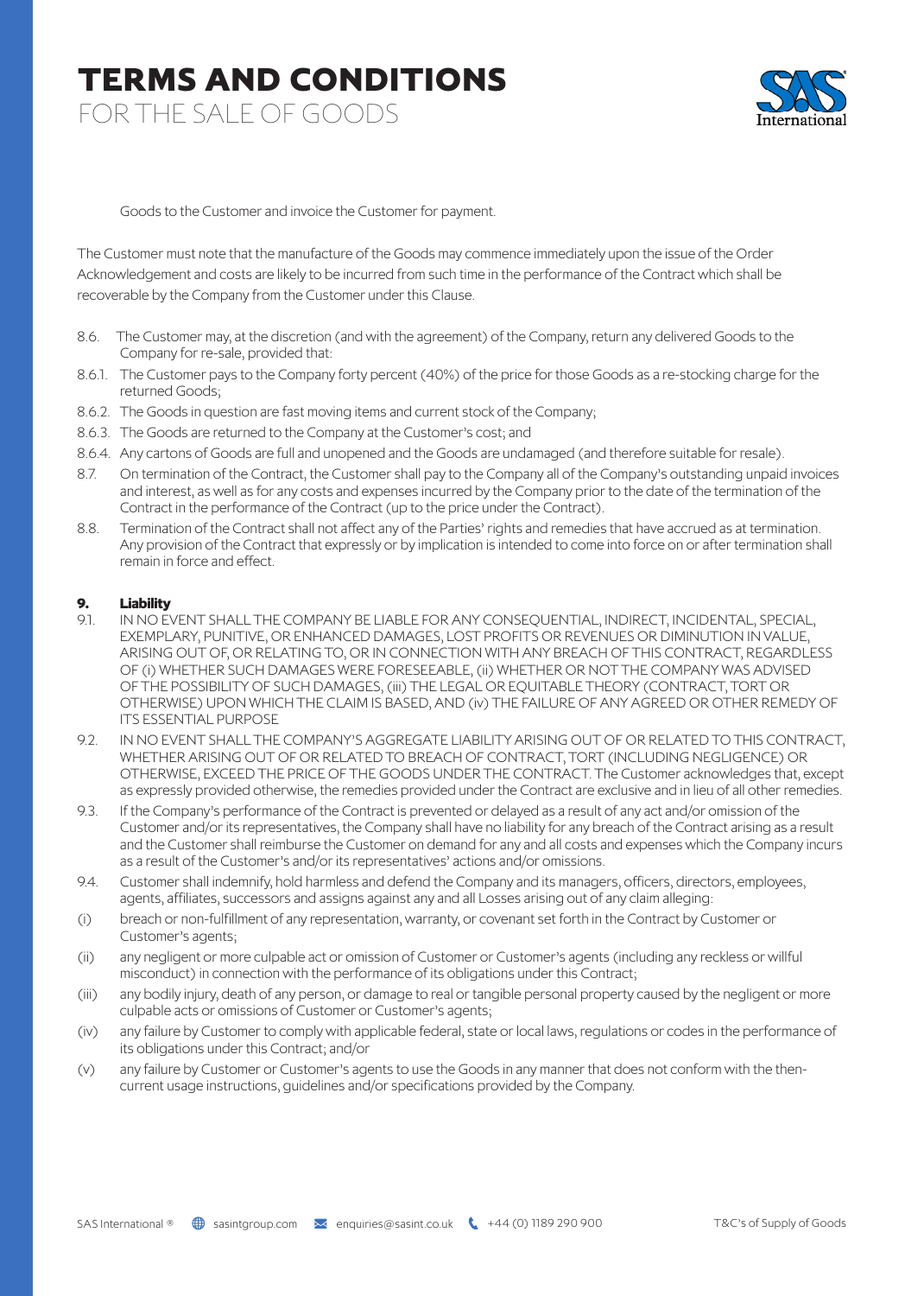FOR THE SALE OF GOODS



#### **10. Insurance Obligations**

10.1. The Customer shall, for a period of five (5) years from the Delivery Date, at its own expense, maintain and carry in full force and effect, commercial general liability (including product liability) in a sum no less than five million dollars (\$5,000,000) with financial sound and reputable insurers, and upon the Company's request, shall provide the Company with a certificate of insurance evidencing the insurance coverage specified in this Clause. The certificate of insurance shall name the Company as an additional insured.

#### **11. Custom Designed Goods**

- 11.1. If any Goods are manufactured and/or sold, or any service performed, by the Company, pursuant to specifications or requirements of the Customer ("Custom Designed Goods"), unless specifically agreed in writing to the contrary: (i) the Customer agrees to defend, protect and save harmless the Company against all suits at law and equity and from all damages, claims and demands including attorney's fees and costs, for actual or alleged infringement of any United States or foreign patent, copyright, trademark, or any other intellectual property; and (ii) the Customer agrees to indemnify and hold harmless the Company from and against all damages, claims, suits, actions, and demands including attorney's fees and costs which may be brought against the Company because of alleged or actual unfitness of such Custom Designed Goods in their later application and use.
- 11.2. The Customer acknowledges and agrees that it is exclusively liable for any drawings, designs and other specifications provided to the Company for the purpose of fabrication of the Goods and that the Company is under no obligation to correct or review any such drawings, design and other specifications for errors. The Customer warrants that it holds adequate professional indemnity insurance covering the Customer for any loss or damage resulting from any negligent acts, errors or omissions made in respect of such drawings, designs and specifications.

#### **12. Force Majeure Event**

12.1. The Company shall not be in breach of the Contract nor liable for any delay in performing (or failure to perform) any of its obligations under the Contract if such delay or failure is as a result of a Force Majeure Event. If the period of delay or non-performance continues for more than ninety (90) days, either Party may terminate the Contract by giving five (5) Business Days' notice in writing to the other Party. For the purposes of this Clause, a Force Majeure Event shall include delays caused by adverse weather conditions, traffic delays and/or breakdowns of any carrier transport.

#### **13. Confidentiality:**

- 13.1. The Customer undertakes that it shall not at any time disclose to any person any information concerning this Contract and the business, affairs, customers, clients or suppliers of the Company ("Confidential Information"), except as permitted by this Clause 13.
- 13.2. All specifications, Drawings, molds, dies, other tooling, models, designs, technical information or data, written, oral or otherwise furnished by or on behalf of the Company shall remain the property of the Company, whether paid for by the Customer or not, and shall be returned (together with all copies) promptly upon the Company's request. Such information shall be treated as confidential, and shall not be used, reproduced or disclosed by the Customer.
- 13.3. The Customer may disclose Confidential Information to its employees, officers, representatives, subcontractors or advisers who need to know such information for the purposes of carrying out the Customer's obligations under the Contract. The Customer shall ensure that its employees, officers, representatives, subcontractors or advisers to whom it discloses the Company's Confidential Information comply with this Clause 13. The Customer shall only use the Company's Confidential Information to perform its obligations under the Contract.
- 13.4. The Customer's obligations of confidentiality with respect to each item of Confidential Information shall extend for a period of three (3) years from the date of the Company's acceptance of the last order to which the items of Confidential Information in question relates; provided, however, that the Customer's obligations of confidentiality with respect to any such items of information which rise to the level of a trade secret (as defined under applicable law) shall remain in full force and effect for so long as such information remains a trade secret under applicable law.
- 13.5. The Parties acknowledge that the rights of the Company hereunder are in addition to those rights that the Company may have under common law or applicable statutes for the protection of trade secrets.

#### **14. General**

14.1. The Company may at any time assign, transfer, mortgage, charge, sub-contract or deal in any manner with all or any of its rights and obligations under the Contract. The Customer many not assign, transfer, mortgage, charge, sub-contract